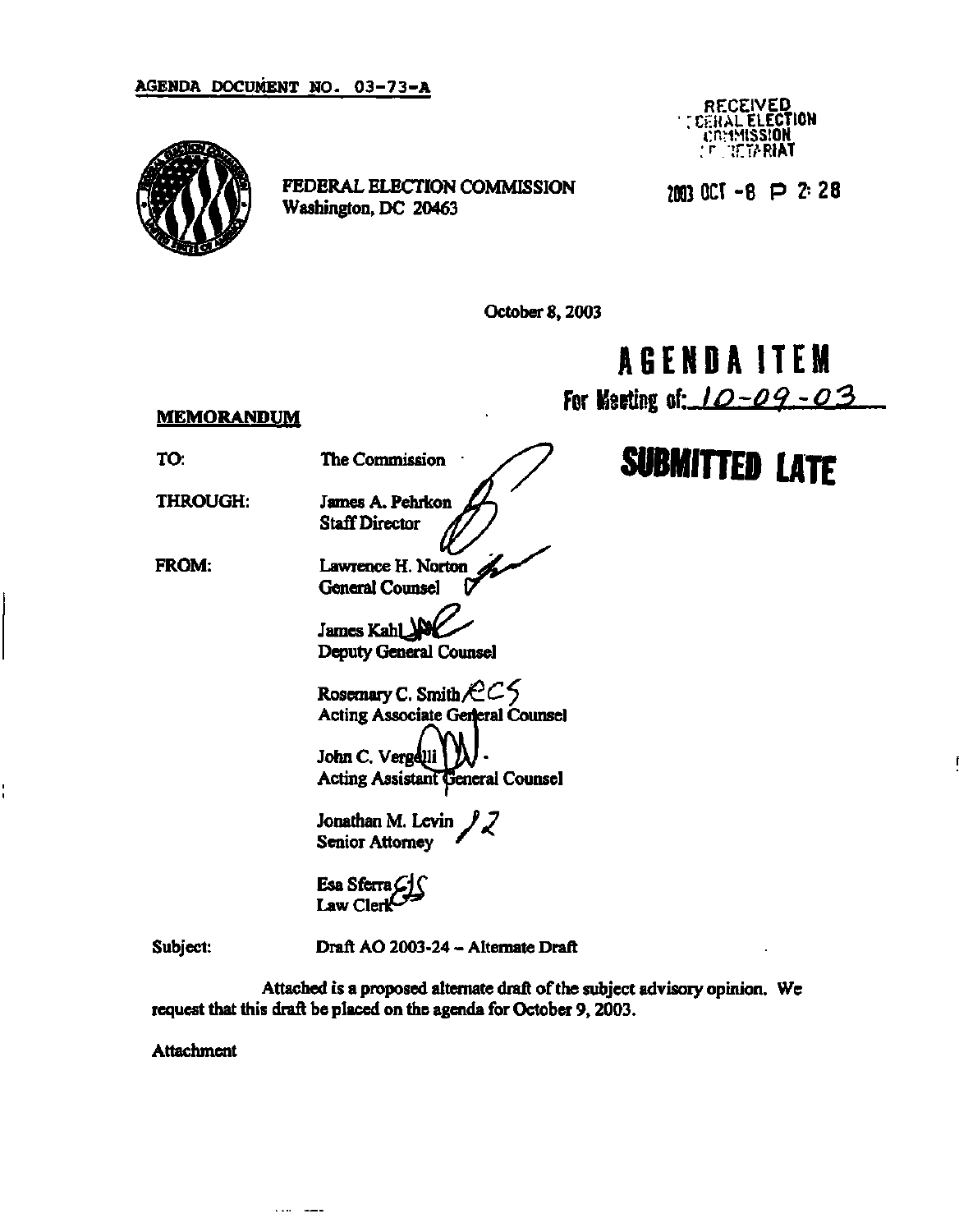## **1 ADVISORY OPINION 2003-24 - DRAFT B**

| $\mathbf{z}$<br>3<br>4<br>5<br>6<br>7 | Michael B. Trister, Esq.<br>Lichtman, Trister & Ross<br>DRAFT<br>1666 Connecticut Avenue, N.W.<br>Suite 500<br>Washington, DC 20009 |
|---------------------------------------|-------------------------------------------------------------------------------------------------------------------------------------|
| 8                                     | Dear Mr. Trister:                                                                                                                   |
| 9                                     | This responds to your letters dated June 26 and August 5, 2003, requesting an                                                       |
| 10                                    | advisory opinion on behalf of the National Center for Tobacco-Free Kids ("NCTFK"),                                                  |
| $\mathbf{11}$                         | concerning the application of the Federal Election Campaign Act of 1971, as amended                                                 |
| 12                                    | ("the Act"), and Commission regulations to the use of contributor information contained in                                          |
| 13                                    | the disclosure reports that candidate and other political committees file with the                                                  |
| 14                                    | Commission.                                                                                                                         |
| 15                                    | <b>Background</b>                                                                                                                   |
| 16                                    | You state that NCTFK is a corporation organized under 26 U.S.C. 501(c)(3) that                                                      |
| 17                                    | engages in public education and advocacy concerning the effects of smoking, the efforts of                                          |
| 18                                    | the tobacco industry to market tobacco products to young people, and public policies to                                             |
| 19                                    | limit the use of tobacco products. NCTFK is funded by grants from private foundations,                                              |
| 20                                    | corporations, and individuals. You assert that it does not participate or intervene in any                                          |
| 21                                    | political campaign on behalf of, or in opposition to, any political candidate. NCTFK                                                |
| 22                                    | frequently uses direct mail communications to educate members of the public concerning                                              |
| 23                                    | the above-mentioned issues.                                                                                                         |
| 24                                    | You state that NCTFK would like to obtain from disclosure reports filed with the                                                    |

**25 Commission the names of those individuals who make contributions to political** 

 $\mathcal{L}^{\text{max}}_{\text{max}}$  and  $\mathcal{L}^{\text{max}}_{\text{max}}$ 

 $\ldots$  .  $\ldots$  .

المستقلة المستقلة المستقلة المستقلة المستقلة المستقلة المستقلة المستقلة المستقلة المستقلة المستقلة المستقلة المستقلة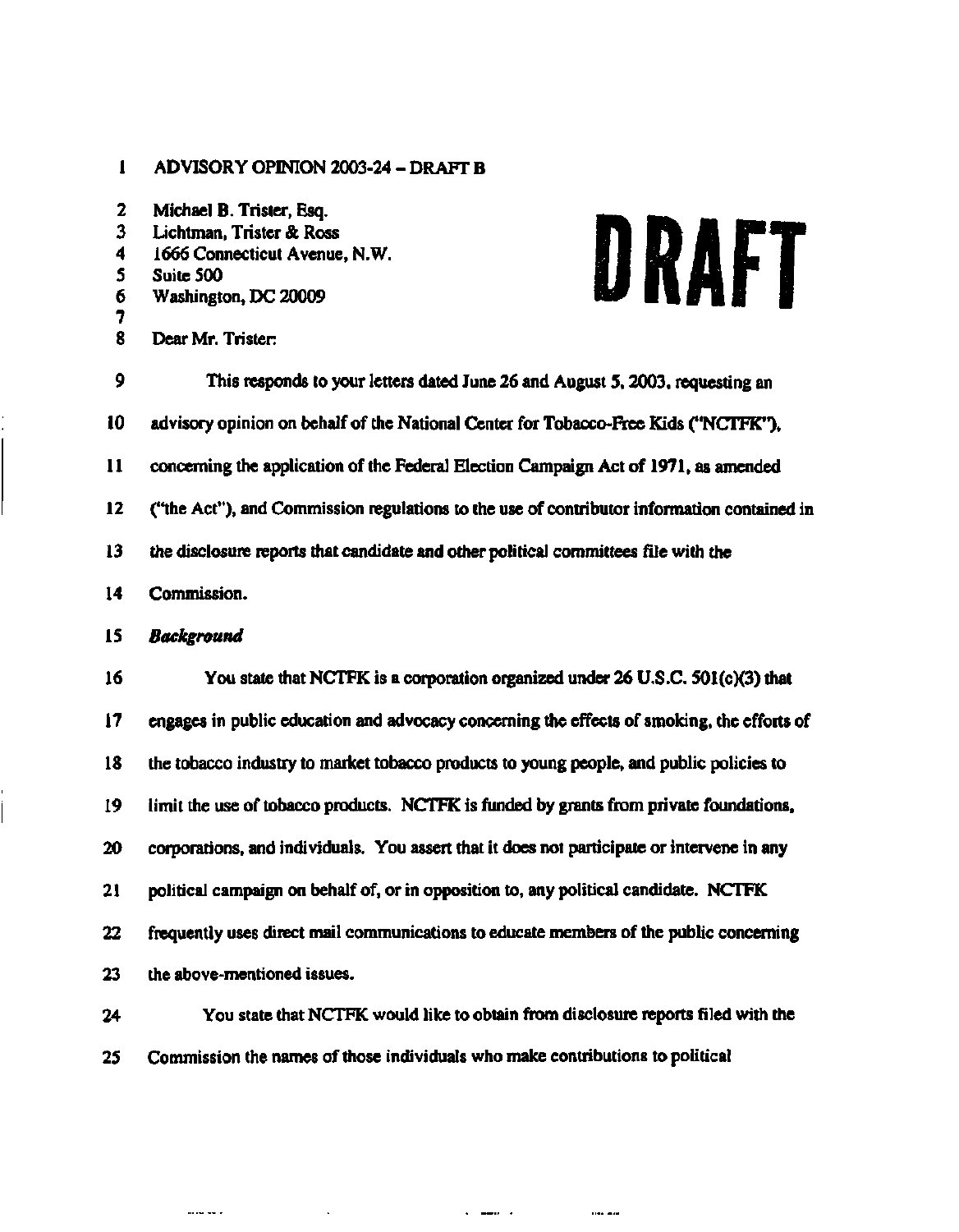**1 committees in order to send NCTFK information to them via direct mail. Such 2 communications will discuss the health effects of smoking, and provide information about 3 efforts to control tobacco use, such as higher State tobacco taxes, FDA regulation of 4 marketing, and smoking cessation and prevention programs. You provide examples of 5 your communications in your request. Some of the communications will also include what 6 you describe as a "call-to-action" urging recipients to contact Federal or State legislators 7 and other public officials in support of specific tobacco-control initiatives. Other 8 communications may refer to the Federal candidate to whom the recipient contributed and 9 include a "call-to-action" to contact that officeholder to express an opinion about the need 10 to adopt effective tobacco controls. You state that none of the communications sent to 11 such individuals will expressly advocate the election or defeat of any candidate, nor will 12 such communications constitute electioneering communications as defined in 2 U.S.C. 13** 434(f)(3). **14 You state that the communications sent to these individuals are not themselves 15 intended to raise funds for NCTFK or any other organization, and will themselves not 16 contain a solicitation for donations to NCTFK or any other organization. 17 You state that NCTFK does not currently sell, lease or exchange names from its 18 genera] mailing list to, or with, other organizations, businesses or individuals. You 19 indicate that if this practice should change, NCTFK will ensure that no names initially 20 obtained from FEC records would be sold, leased, or exchanged unless the name has also 21 been added to the general mailing list independently of the direct mail communications to 22 individuals whose names were obtained from the FEC records. The Commission assumes**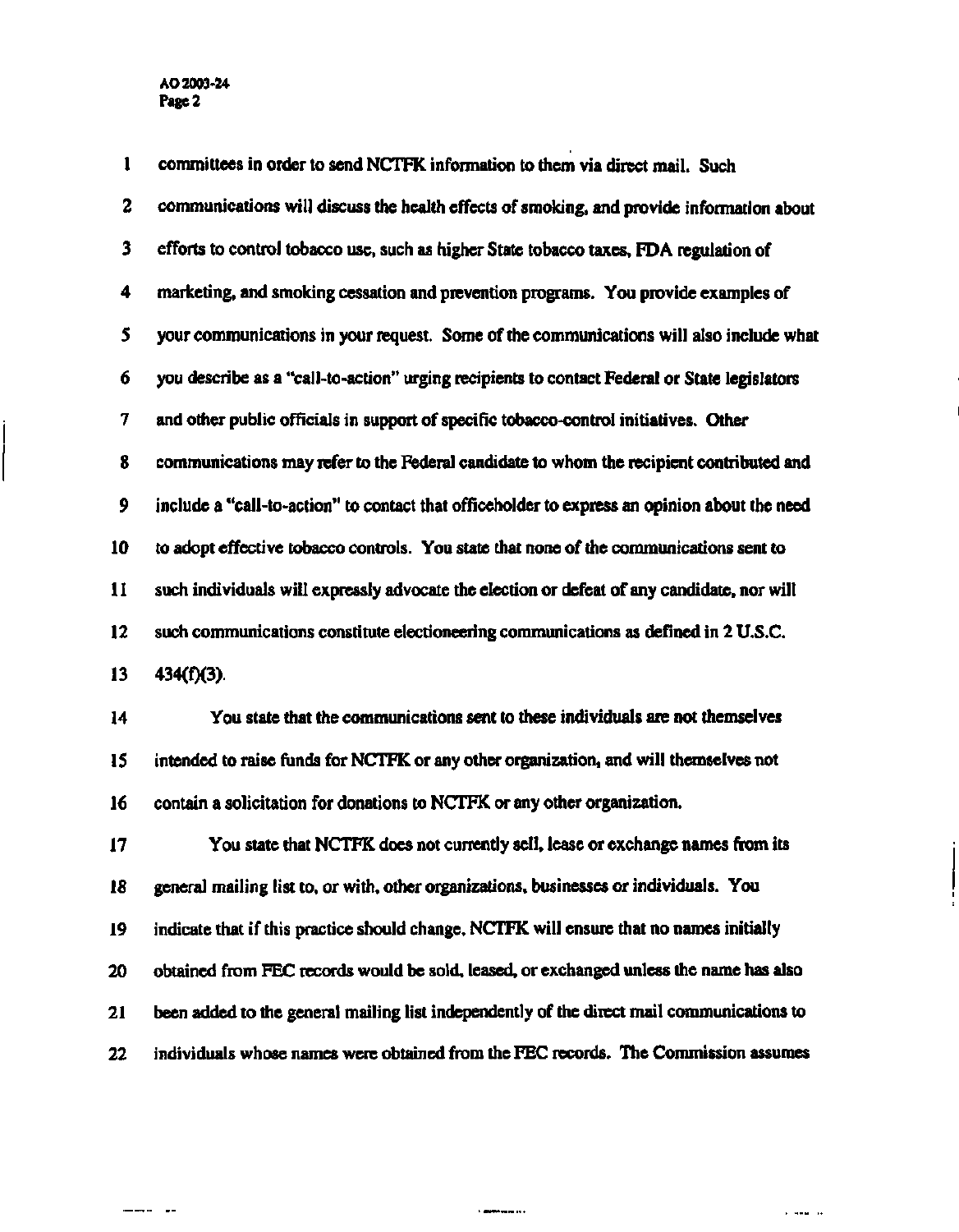**AO 2003-24 Page 3** 

 $-$ 

| 1               | that this means that, if any such name is used, it is because it was obtained from another    |
|-----------------|-----------------------------------------------------------------------------------------------|
| 2               | source and that no information obtained from FEC reports would be used to update or           |
| 3               | otherwise clarify any information as to the person.                                           |
| 4               | You state that NCTFK is planning to allow certain allied organizations to send                |
| 5               | messages to subsets of NCTPK's general mailing list in furtherance of NCTFK's charitable      |
| 6               | and educational purposes. All such communications would be done subject to NCTFK's            |
| 7               | review and approval, and no fee (or exchange) would be charged for such use. Neither          |
| 8               | NCTFK nor the allied organizations would use any communications to individuals on the         |
| 9               | NCTFK FEC contributor list to sell literature or other items, or to raise any funds. Further, |
| 10              | allied organizations would not use the information for fundraising or membership              |
| 11              | solicitation purposes.                                                                        |
| 12              | You state that neither NCTFK nor any allied organization would use names                      |
| 13              | obtained from reports filed with the Commission to update or enhance mailing lists used       |
| $\overline{14}$ | for rental, sales, or exchanges, or for the receipt of sales offers.                          |
| 15              | You ask a series of questions about whether NCTFK may make certain                            |
| 16              | communications to the individuals whose names it would obtain from FEC reports.               |
| 17              | Questions Presented                                                                           |
| 18              | May NCTFK use information from FEC reports to communicate with contributors<br>ı.             |
| 19              | to candidates and political committees, where such communications are limited to              |
| 20              | providing information about issues and policies and do not contain any form of call-to-       |
| 21              | action?                                                                                       |

 $\mathcal{L}^{\text{max}}$ 

and the component of the component of the component of the component of the component of the component of the component of the component of the component of the component of the component of the component of the component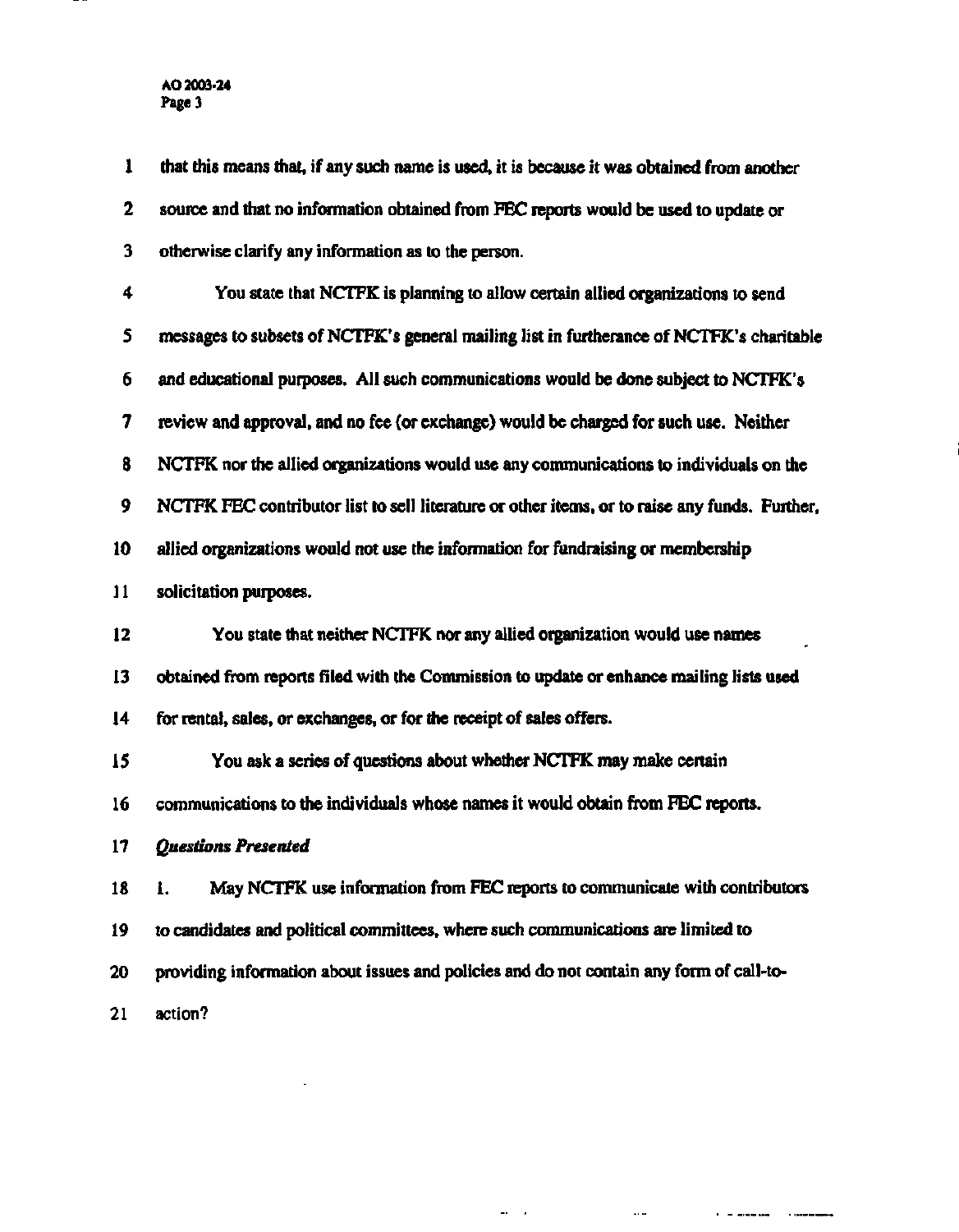| 1           | 2.<br>May NCTFK use information from FEC reports to communicate with contributors        |
|-------------|------------------------------------------------------------------------------------------|
| $\mathbf 2$ | to candidates and political committees, where such communications contain both           |
| 3           | information about issues and policies and a generic call-to-action urging recipients to  |
| 4           | contact Federal officeholders and other public officials concerning the subject of the   |
| 5           | communication?                                                                           |
| 6           | 3.<br>May NCTFK use information from FEC reports to communicate with contributors        |
| 7           | to candidates and political committees, where such communications contain both           |
| 8           | information about issues and policies and a specific call-to-action urging recipients to |
| 9           | contact a named Federal officeholder to whom they previously contributed concerning the  |
| 10          | subject of the communications?                                                           |
| 11          | May any of the communications described in questions 1 through 3 include a pre-<br>4.    |
| 12          | addressed postcard through which recipients of the communication may indicate their      |
| 13          | interest in receiving additional information from NCTFK, which would result in           |
| 14          | respondents being put on a broader list of people to whom NCTFK periodically sends       |
| 15          | various educational and advocacy communications that could sometimes include a           |
| 16          | solicitation for donations (the "general mailing list")?                                 |
| 17          | 5. May any of the communications described in questions 1 through 3 direct interested    |
| 18          | persons to NCTFK websites through which they may choose to send messages to their        |
| 19          | elected representatives or others regarding various tobacco control issues?              |
| 20          | If the answer to question 5 is yes, may NCTFK include the names and contact<br>6.        |
| 21          | information of those who take action through an NCTFK website on NCTFK's general         |
|             |                                                                                          |

an and the second company of the second company of the second company of the second company of the second company of the second company of the second company of the second company of the second company of the second compan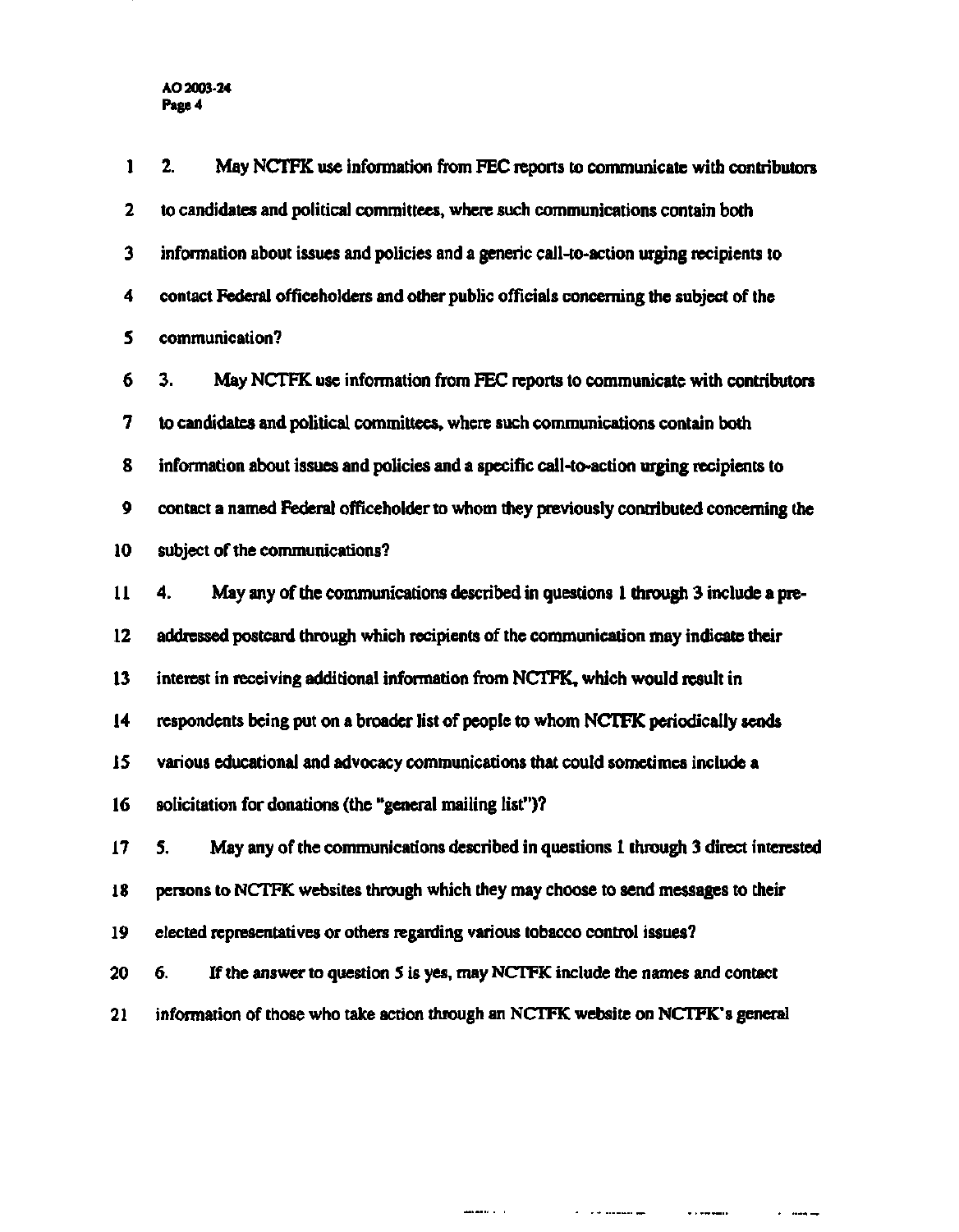ı ţ

**1 mailing list of persons who will receive future communications from NCTFK which could 2 include a solicitation for donations to NCTFK as described above? 3 7. If the answer to question 4 or 6 is no, may persons who return the postcards or take 4 action on NCTFK websites be included in NCTFK's general mailing list of persons who 5 may be solicited for donations by NCTFK after a reasonable period, such as one year? 6** *Legal Analysis and Conclusions*  **7 For the reasons stated below, the Commission finds that the communications 8 proposed in your questions are impermissible under 2 U.S.C. 438(a)(4) and 11 CFR 9 104.15. 10 The Act provides that the Commission shall make reports and statements filed with 11 it available to the public for inspection and copying within 48 hours after receipt. 2 U.S.C. 12 438(a)(4). No information copied from such reports or statements, however, may be sold 13 or used by any person for the purpose of soliciting contributions or for any commercial 14 purpose, other than using the name and address of any political committee to solicit 15 contributions from such committee. 2 U.S.C. 438(a)(4); 11 CFR 104.15(a). Under 16 Commission regulations, "soliciting contributions" includes soliciting any type of 17 contribution or donation, such as political or charitable contributions. 11 CFR 104.15(b). 18 In requiring disclosure of contributor information, Congress provided limitations to 19 ensure that such information was not misused. Congress was concerned that the Act's 20 reporting requirements "open up the citizens who are generous and public spirited enough 21 to support our political activities to all kinds of harassment " 117 Cong. Rec. 30057 22 (1971) (statement of Senator Bellmon). Specifically, Senator Bellmon stated that the** 

 $m = m$ 

 $\cdots$ 

. . . . .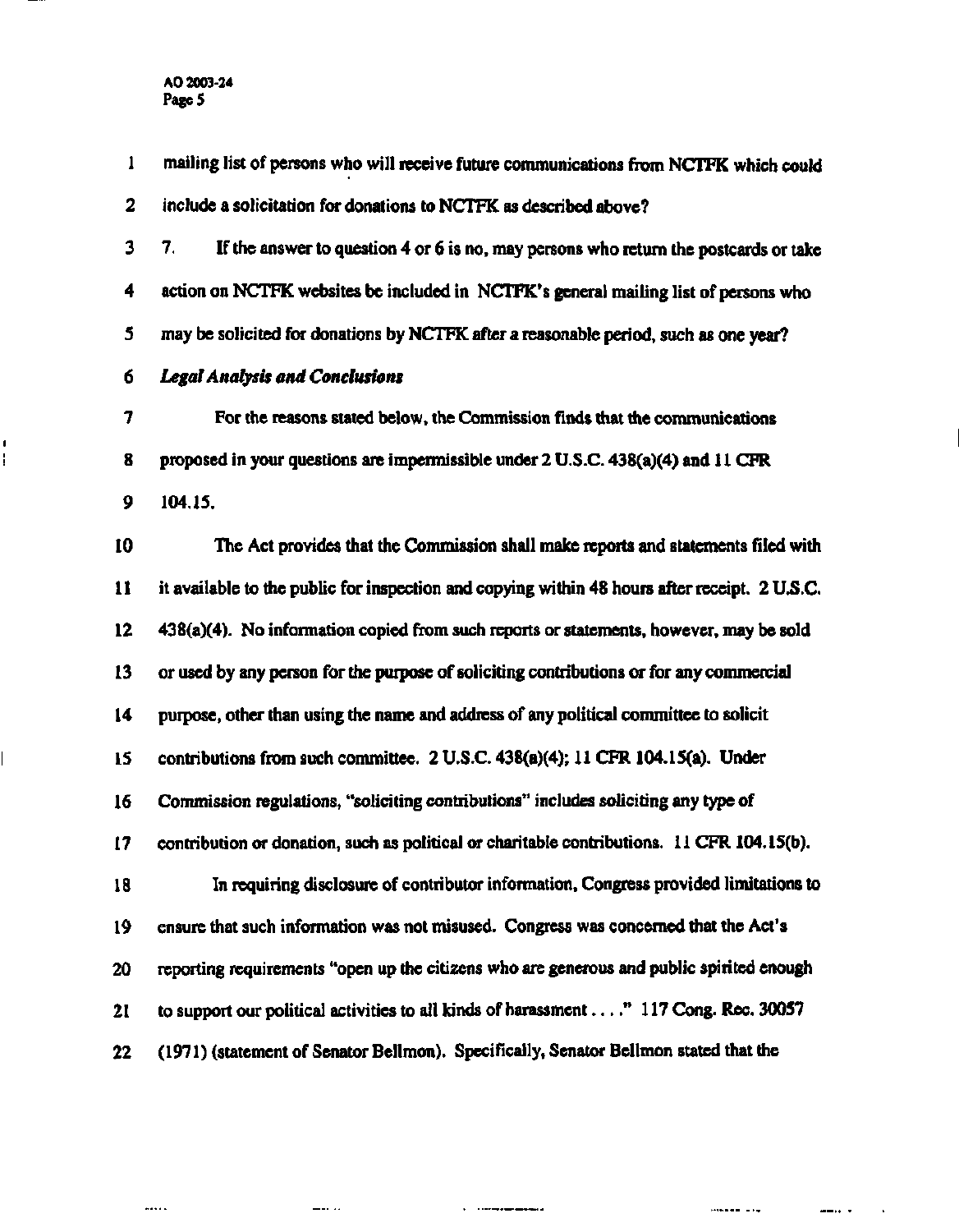**AO 2003-24 Page 6** 

ŧ

**1 purpose of the amendment adding to the Act the prohibition on use of individual 2 contributors' names and address was to "protect the privacy of the generally very public-3 spirited citizens who may make contributions to a political campaign or a political party." 4 Id. 5 The Commission, in light of this legislative history, reads section 438(a)(4) to be a 6 broad prophylactic measure intended to protect the privacy of the contributors about whom 7 information is disclosed in FEC public records. The communications proposed in your 8 request would target the very persons Congress intended to protect for the very reasons 9 Congress intended to protect them. You stated that NCTFK wants to send the 10 communications to people who have contributed to political campaigns precisely because 11 politically active people are most likely to be responsive. Although not all the proposed 12 communications are for fundraising purposes, all the proposed communications present the 13 possibility of repetitive and intrusive communications to contributors. Such activity would 14 fall within the realm of "harassment" Congress wanted to prevent. 117 Cong. Reg. 30057. 15 The Commission thus concludes that this proposed activity would be antithetical to the 16 very purpose of section 438(a)(4). Therefore, the proposed communications are 17 impermissible. 18 In addition, the Commission recognizes the legitimate interests of the owners of the 19 mailing lists used to solicit the political contributions that resulted in the disclosure of the 20 individuals<sup>1</sup> information in the FEC reports.** *See Federal Election Commission* **v. 21** *International Funding Institute, Inc.,* **969 F.2d 1110,1117-18 (DC Cir. 1992).** 

the control of the control of

saman an

وتقادم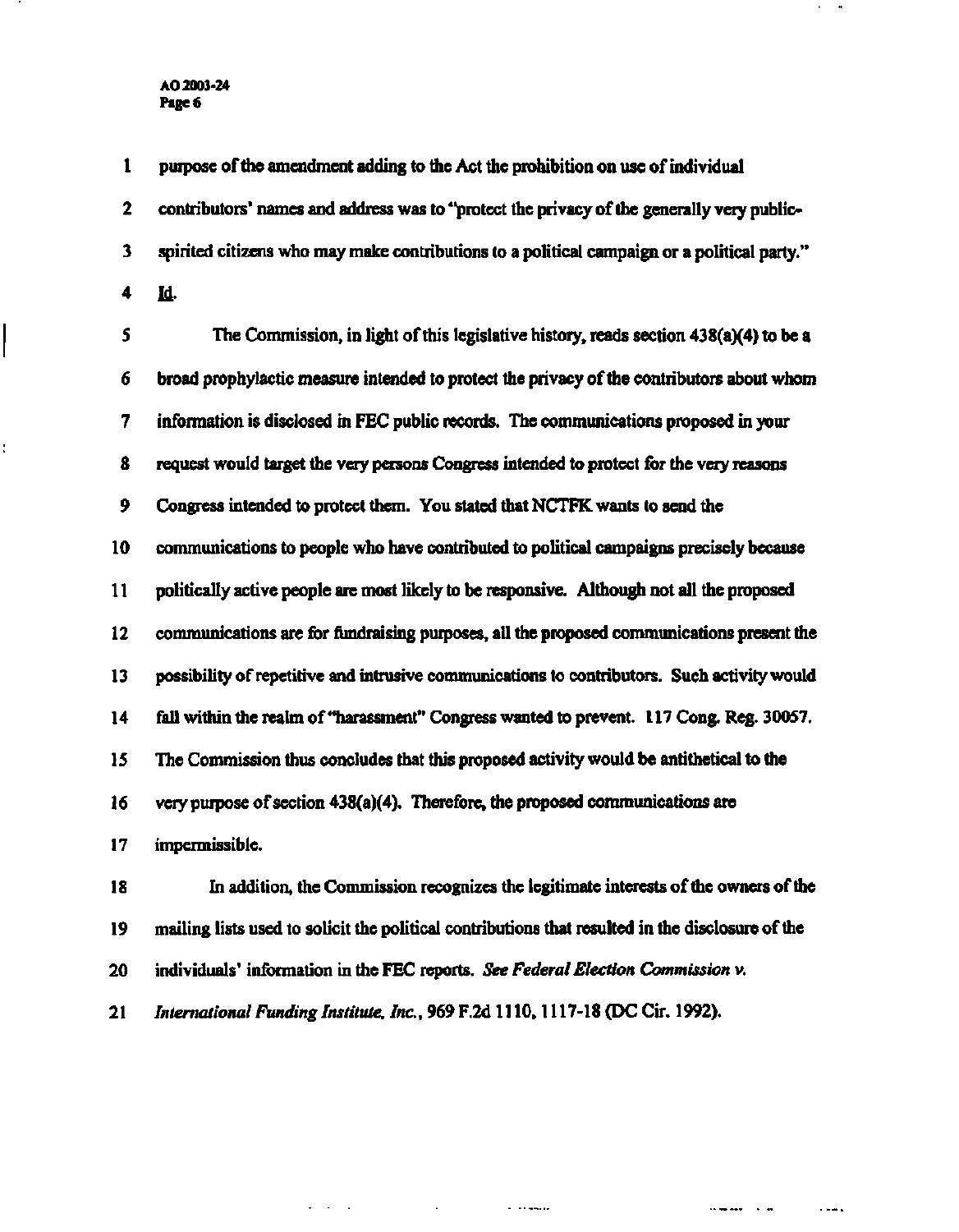$\bar{z}$ 

 $\bar{z}$ 

| 1  | In two previous Advisory Opinions, the Commission has allowed limited                         |
|----|-----------------------------------------------------------------------------------------------|
| 2  | communications to contributors whose names had been obtained from reports of                  |
| 3  | contributions. See, e.g., Advisory Opinions 1984-2 and 1981-5. In Advisory Opinion            |
| 4  | 1984-2, the Commission determined that a communication for the purpose of correcting a        |
| 5  | misunderstanding caused by the activities of an unauthorized campaign committee was           |
| 6  | permissible under the Act. The permitted communication informed persons who                   |
| 7  | contributed to the unauthorized campaign committee that such committee was not the            |
| 8  | authorized campaign committee of the candidate and that the persons could request a           |
| 9  | refund of their money. The communication did not ask for support of or a donation to the      |
| 10 | authorized campaign committee. In Advisory Opinion 1981-5, the Commission                     |
| 11 | determined that a communication for the purpose of correcting a misunderstanding caused       |
| 12 | by defamatory charges made against the requesting candidate was permissible under the         |
| 13 | Act. The permitted communication "set the record straight on certain defamatory charges"      |
| 14 | made against the candidate. These Advisory Opinions involved one-time, one-way                |
| 15 | communications of a corrective nature that did not involve solicitation or commercial         |
| 16 | purposes or the possibility of either, and are thus distinguishable from the broader, open-   |
| 17 | ended interaction contemplated by your request.                                               |
| 18 | This response constitutes an advisory opinion concerning the application of the Act           |
| 19 | and Commission regulations to the specific transaction or activity set forth in your request. |

**20** *See 2* **U.S.C. 437f. The Commission emphasizes that, if there is a change in any of the** 

**21 facts or assumptions presented, and such facts or assumptions are material to a conclusion** 

 $\mathbf{r} = \mathbf{r}$ 

 $\Delta\phi$  and  $\phi$  are  $\phi$  . The  $\Delta\phi$ 

 $\bar{\omega}$